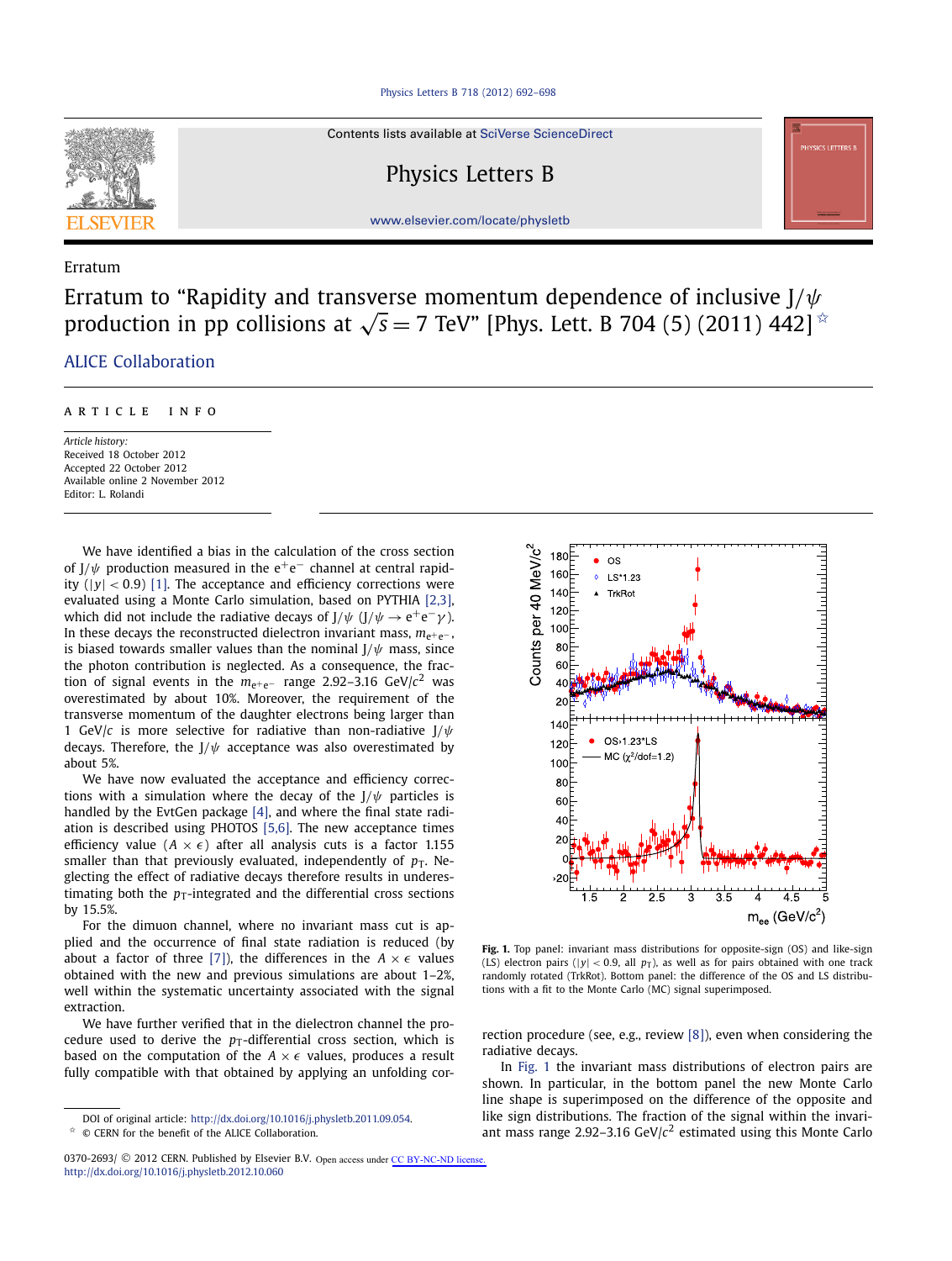<span id="page-1-0"></span>**Table 1** Summary of the results on the J*/ψ* differential cross sections.

| $p_{\rm T}$<br>(GeV/c) | $N_{J/\psi}$ | $A \times \epsilon$ | $d^2\sigma_{1/\psi}/dp_T dy$<br>$(\mu b/(GeV/c))$ | Systematic uncertainties     |                                  |                                 |                                   |
|------------------------|--------------|---------------------|---------------------------------------------------|------------------------------|----------------------------------|---------------------------------|-----------------------------------|
|                        |              |                     |                                                   | Correl.<br>$(\mu b/(GeV/c))$ | Non-correl.<br>$(\mu b/(GeV/c))$ | Polariz CS<br>$(\mu b/(GeV/c))$ | Polariz., HE<br>$(\mu b/(GeV/c))$ |
| $ y $ < 0.9            |              |                     |                                                   |                              |                                  |                                 |                                   |
| [0; 1]                 | $50 + 17$    | 0.122               | $0.68 + 0.24$                                     | 0.02                         | 0.21                             | $+0.16, -0.18$                  | $+0.08, -0.12$                    |
| [1; 2]                 | $86 \pm 17$  | 0.076               | $1.87 + 0.37$                                     | 0.07                         | 0.31                             | $+0.42, -0.50$                  | $+0.28, -0.39$                    |
| [2; 3]                 | $79 + 13$    | 0.069               | $1.89 \pm 0.31$                                   | 0.08                         | 0.23                             | $+0.33, -0.43$                  | $+0.35, -0.44$                    |
| [3; 5]                 | $75 + 13$    | 0.086               | $0.72 + 0.13$                                     | 0.02                         | 0.09                             | $+0.06, -0.08$                  | $+0.16, -0.13$                    |
| [5; 7]                 | $50 \pm 9$   | 0.104               | $0.40 + 0.07$                                     | 0.01                         | 0.05                             | $+0.001, -0.005$                | $+0.06, -0.08$                    |
| v                      |              |                     | $d\sigma_{1/\psi}/dy$ (µb)                        | $(\mu b)$                    | $(\mu b)$                        | $(\mu b)$                       | $(\mu b)$                         |
| $[-0.9; 0.9]$          | $352 \pm 32$ | 0.085               | $6.90 \pm 0.62$                                   | 0.28                         | 0.96                             | $+0.9, -1.3$                    | $+1.0, -1.5$                      |



**Fig. 2.** Double differential  $J/\psi$  production cross section as a function of  $p<sub>T</sub>$  for the midrapidity range and for the forward rapidity data, compared with results from the other LHC experiments [10–12], obtained in similar rapidity ranges. The error bars represent the quadratic sum of the statistical and systematic errors, while the systematic uncertainties on luminosity are shown as boxes. The symbols are plotted at the center of each bin.

is  $66.8 \pm 1.9$ %. The main contribution to the uncertainty on this quantity comes from the accuracy of the description of the detector material, as discussed in [1]. A smaller contribution (1%, in terms of the relative error) is attributed to the small discrepancies between the invariant mass distribution as provided by QED at next to leading order [9] and by the event generator (EvtGen + PHOTOS); the latter contribution remains even after taking into account the detector resolution.

The corrected value of the production cross section is  $\sigma_{1/\psi}(|y| < \pi$  $(0.9) = 12.4 \pm 1.1$  *(stat.)*  $\pm 1.8$  *(syst.)* + 1.8  $(\lambda_{HF} = 1) - 2.7$   $(\lambda_{HF} = 1)$ −1*)* μb. In Table 1 the resulting differential cross sections are summarized. Finally, in Figs. 2 and 3 we have updated accordingly the ALICE data points at central rapidity.

#### **Open access**

This article is published Open Access at [sciencedirect.com.](http://www.sciencedirect.com) It is distributed under the terms of the Creative Commons Attribu-

## **ALICE Collaboration**



**Fig. 3.** J*/ψ* cross section as a function of rapidity, compared with results from the other LHC experiments [10–12]. The error bars represent the quadratic sum of the statistical and systematic errors, while the systematic uncertainties on luminosity are shown as boxes. The symbols are plotted at the center of each bin.

tion License 3.0, which permits unrestricted use, distribution, and reproduction in any medium, provided the original authors and source are credited.

#### **References**

- [1] K. Aamodt, et al., ALICE Collaboration, Phys. Lett. B 704 (2011) 442.
- [2] T. Sjöstrand, Comput. Phys. Commun. 82 (1994) 74.
- [3] T. Sjöstrand, S. Mrenna, P. Skands, JHEP 0605 (2006) 026.
- [4] D.J. Lange, Nucl. Instrum. Meth. A 462 (2001) 152.
- [5] E. Barberio, B. van Eijk, Z. Was, Comput. Phys. Commun. 66 (1991) 115.
- [6] E. Barberio, Z. Was, Comput. Phys. Commun. 79 (1994) 291.
- [7] A. Spiridonov, Bremsstrahlung in leptonic onia decays: effects on mass spectra, arXiv:hep-ex/0510076v1, 2005.
- [8] V. Blobel, in: Proceedings of the 1984 CERN School of Computing, CERN 85-09, 1985, pp. 88–127.
- [9] J. Fleischer, F. Jegerlehner, Z. Phys. C 26 (1985) 629.
- [10] V. Khachatryan, et al., CMS Collaboration, Eur. Phys. J. C 71 (2011) 1575.
- [11] R. Aaij, et al., LHCb Collaboration, Eur. Phys. J. C 71 (2011) 1645.
- [12] G. Aad, et al., ATLAS Collaboration, Nucl. Phys. B 850 (2011) 387.

K. Aamodt <sup>1</sup>, A. Abrahantes Quintana <sup>2</sup>, D. Adamová <sup>3</sup>, A.M. Adare <sup>[4](#page-4-0)</sup>, M.M. Aggarwal <sup>5</sup>, G. Aglieri Rinella <sup>6</sup>, A.G. Agocs <sup>7</sup>, A. Agostinelli  $^8$  $^8$ , S. Aguilar Salazar  $^9$  $^9$ , Z. Ahammed  $^{10}$ , N. Ahmad  $^{11}$ , A. Ahmad Masoodi  $^{11},$ S.U. Ahn <sup>[12](#page-4-0), [i](#page-6-0)</sup>, A. Akindinov <sup>13</sup>, D. Aleksandrov <sup>14</sup>, B. Alessandro <sup>15</sup>, R. Alfaro Molina <sup>[9](#page-4-0)</sup>, A. Alici <sup>[16](#page-4-0)</sup>,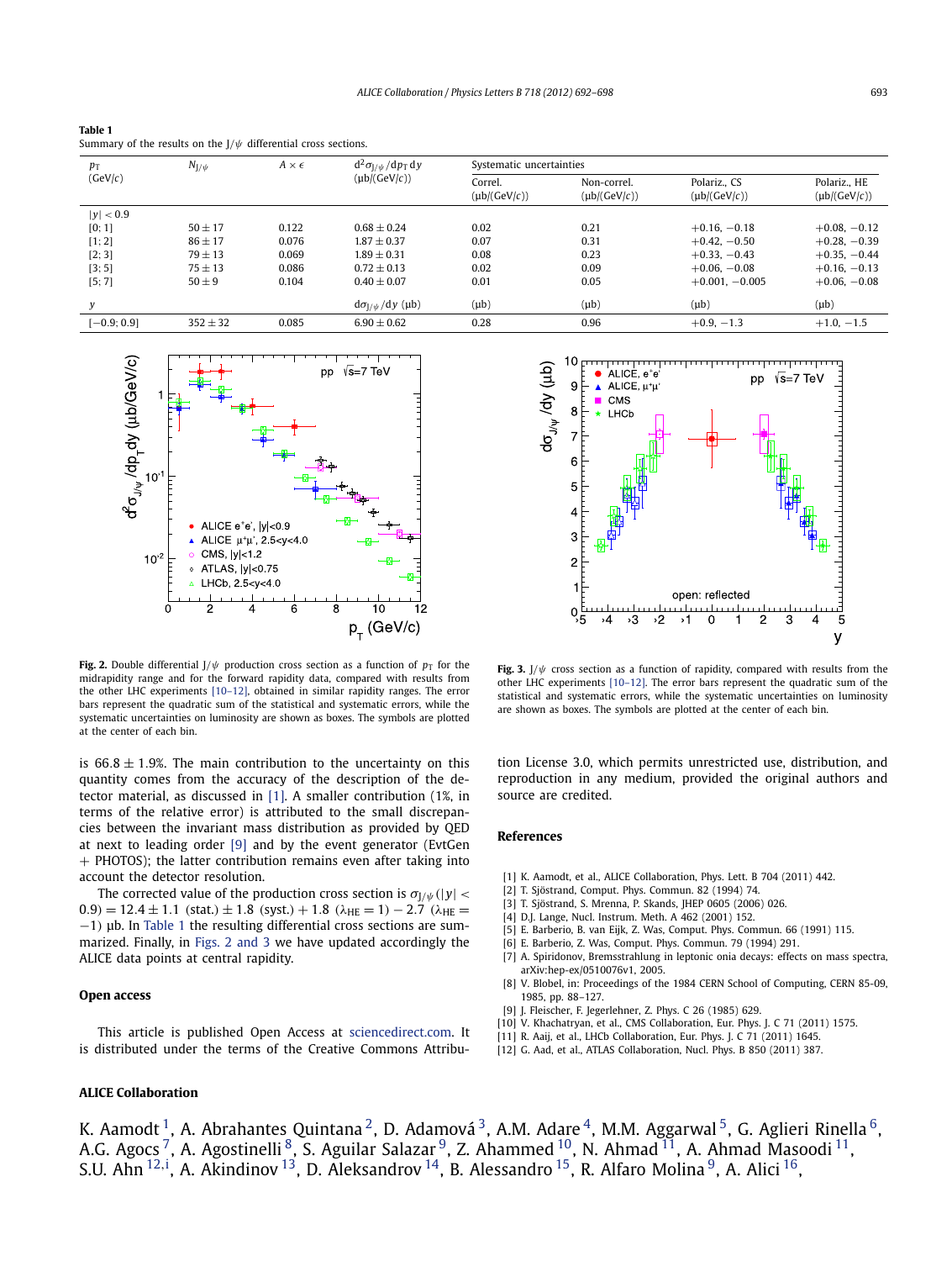A. Alkin [17,](#page-4-0) E. Almaráz Aviña [9,](#page-4-0) J. Alme [18,](#page-4-0) T. Alt [19,](#page-4-0) V. Altini [20](#page-4-0)*,*[ii,](#page-6-0) I. Altsybeev [21,](#page-4-0) C. Andrei [22,](#page-4-0) A. Andronic <sup>23</sup>, V. Anguelov <sup>[19](#page-4-0),iii</sup>, C. Anson <sup>24</sup>, T. Antičić <sup>25</sup>, F. Antinori <sup>26</sup>, P. Antonioli <sup>[27](#page-4-0)</sup>, L. Aphecetche <sup>28</sup>, H. Appelshäuser  $^{29}$ , N. Arbor  $^{30}$ , S. Arcelli  $^8$ , A. Arend  $^{29}$ , N. Armesto  $^{31}$  $^{31}$  $^{31}$ , R. Arnaldi  $^{15}$ , T. Aronsson  $^4$  $^4$ , I.C. Arsene $^{23}$ , A. Asryan $^{21}$ , A. Augustinus  $^6$ , R. Averbeck $^{23}$ , T.C. Awes  $^{32}$ , J. Äystö  $^{33}$ , M.D. Azmi  $^{11}$ , M. Bach <sup>19</sup>, A. Badalà <sup>34</sup>, Y.W. Baek <sup>[12](#page-4-0),[i](#page-6-0)</sup>, R. Bailhache <sup>29</sup>, R. Bala <sup>15</sup>, R. Baldini Ferroli <sup>16</sup>, A. Baldisseri <sup>35</sup>, A. Baldit <sup>36</sup>, J. Bán <sup>37</sup>, R. Barbera <sup>38</sup>, F. Barile <sup>20</sup>, G.G. Barnaföldi <sup>7</sup>, L.S. Barnby <sup>39</sup>, V. Barret <sup>36</sup>, J. Bartke <sup>40</sup>, M. Basile  $^8$ , N. Bastid  $^{36}$ , B. Bathen  $^{41}$ , G. Batigne  $^{28}$ , B. Batyunya  $^{42}$ , C. Baumann  $^{29}$ , I.G. Bearden  $^{43}$ , H. Beck  $^{29}$ , I. Belikov  $^{44}$ , F. Bellini  $^8$  $^8$ , R. Bellwied  $^{45}$ , E. Belmont-Moreno  $^9$ , S. Beole  $^{46}$ , I. Berceanu  $^{22}$ , A. Bercuci <sup>22</sup>, E. Berdermann <sup>23</sup>, Y. Berdnikov <sup>47</sup>, C. Bergmann <sup>41</sup>, L. Betev <sup>6</sup>, A. Bhasin <sup>48</sup>, A.K. Bhati <sup>5</sup>, L. Bianchi <sup>[46](#page-5-0)</sup>, N. Bianchi <sup>[49](#page-5-0)</sup>, C. Bianchin <sup>50</sup>, J. Bielčík <sup>51</sup>, J. Bielčíková <sup>3</sup>, A. Bilandzic <sup>52</sup>, E. Biolcati <sup>46</sup>, A. Blanc  $^{36}$ , F. Blanco  $^{53}$  $^{53}$  $^{53}$ , F. Blanco  $^{45}$ , D. Blau  $^{14}$ , C. Blume  $^{29}$ , N. Bock  $^{24}$ , A. Bogdanov  $^{54}$ , H. Bøggild  $^{43}$  $^{43}$  $^{43}$ , M. Bogolyubsky <sup>55</sup>, L. Boldizsár <sup>[7](#page-4-0)</sup>, M. Bombara <sup>56</sup>, C. Bombonati <sup>50</sup>, J. Book <sup>29</sup>, H. Borel <sup>[35](#page-5-0)</sup>, A. Borissov <sup>57</sup>, C. Bortolin [50](#page-5-0)*,*[iv,](#page-6-0) S. Bose [58,](#page-5-0) F. Bossú [6](#page-4-0)*,*[v,](#page-6-0) M. Botje [52,](#page-5-0) S. Böttger [59,](#page-5-0) B. Boyer [60,](#page-5-0) P. Braun-Munzinger [23,](#page-4-0) L. Bravina [61,](#page-5-0) M. Bregant [28,](#page-4-0) T. Breitner [59,](#page-5-0) M. Broz [62,](#page-5-0) R. Brun [6,](#page-4-0) E. Bruna [4,](#page-4-0) G.E. Bruno [20](#page-4-0)*,*[∗](#page-6-0), D. Budnikov [63,](#page-5-0) H. Buesching  $^{29}$ , S. Bufalino  $^{46}$ , O. Busch  $^{64}$ , Z. Buthelezi  $^{65}$ , D. Caffarri  $^{50}$ , X. Cai  $^{66}$  $^{66}$  $^{66}$ , H. Caines  $^4$ , E. Calvo Villar [67,](#page-5-0) P. Camerini [68,](#page-5-0) V. Canoa Roman [69](#page-5-0)*,*[vi,](#page-6-0) G. Cara Romeo [27,](#page-4-0) F. Carena [6](#page-4-0), W. Carena [6,](#page-4-0) F. Carminati  $^6$ , A. Casanova Díaz $^{\,49}$  $^{\,49}$  $^{\,49}$ , M. Caselle  $^6$ , J. Castillo Castellanos  $^{35}$ , V. Catanescu  $^{22}$ , C. Cavicchioli  $^6$ , J. Cepila  $^{51}$ , P. Cerello  $^{15}$ , B. Chang  $^{33}$ , S. Chapeland  $^6$ , J.L. Charvet  $^{35}$ , S. Chattopadhyay  $^{58}$ , S. Chattopadhyay  $^{10}$  $^{10}$  $^{10}$ , M. Cherney  $^{70}$ , C. Cheshkov  $^{71}$ , B. Cheynis  $^{71}$ , E. Chiavassa  $^{46}$ , V. Chibante Barroso  $^6$ , D.D. Chinellato  $^{72}$ , P. Chochula  $^6$ , M. Chojnacki  $^{73}$ , P. Christakoglou  $^{73}$ , C.H. Christensen  $^{43}$ , P. Christiansen [74,](#page-5-0) T. Chujo [75,](#page-5-0) C. Cicalo [76,](#page-5-0) L. Cifarelli [8](#page-4-0)*,*[ii,](#page-6-0) F. Cindolo [27](#page-4-0), J. Cleymans [65,](#page-5-0) F. Coccetti [16,](#page-4-0) J.-P. Coffin [44,](#page-5-0) G. Conesa Balbastre [30,](#page-4-0) Z. Conesa del Valle [44](#page-5-0)*,*[ii,](#page-6-0) P. Constantin [64,](#page-5-0) G. Contin [68,](#page-5-0) J.G. Contreras  $^{69}$ , T.M. Cormier  $^{57}$ , Y. Corrales Morales  $^{46}$ , I. Cortés Maldonado  $^{77}$ , P. Cortese  $^{78},$ M.R. Cosentino  $^{72}$ , F. Costa  $^6$ , M.E. Cotallo  $^{53}$ , E. Crescio  $^{69}$ , P. Crochet  $^{36}$ , E. Cuautle  $^{79}$ , L. Cunqueiro  $^{49}$ , G. D Erasmo  $^{20}$ , A. Dainese  $^{26}$ , H.H. Dalsgaard  $^{43}$ , A. Danu  $^{80}$ , D. Das  $^{58}$ , I. Das  $^{58}$ , A. Dash  $^{81}$ , S. Dash  $^{15}$ , S. De  $^{10}$ , A. De Azevedo Moregula  $^{49}$ , G.O.V. de Barros  $^{82}$ , A. De Caro  $^{83}$ , G. de Cataldo  $^{84}$ , J. de Cuveland  $^{19}$ , A. De Falco <sup>85</sup>, D. De Gruttola <sup>[83](#page-5-0)</sup>, N. De Marco <sup>15</sup>, S. De Pasquale <sup>83</sup>, R. de Rooij <sup>73</sup>, E. Del Castillo Sanchez [6,](#page-4-0) H. Delagrange [28,](#page-4-0) Y. Delgado Mercado [67,](#page-5-0) G. Dellacasa [78](#page-5-0)*,*[vii,](#page-6-0) A. Deloff [86,](#page-5-0) V. Demanov [63,](#page-5-0) E. Dénes <sup>7</sup>, A. Deppman  $^{82}$ , D. Di Bari  $^{20}$ , C. Di Giglio  $^{20}$ , S. Di Liberto  $^{87}$ , A. Di Mauro  $^6$ , P. Di Nezza  $^{49}$ , T. Dietel  $^{41}$  $^{41}$  $^{41}$ , R. Divià  $^6$ , Ø. Djuvsland  $^1$ , A. Dobrin  $^{57}$ , T. Dobrowolski  $^{86}$ , I. Domínguez  $^{79}$ , B. Dönigus  $^{23}$ , O. Dordic  $^{61}$ , O. Driga  $^{28}$ , A.K. Dubey  $^{10}$ , L. Ducroux  $^{71}$ , P. Dupieux  $^{36}$ , A.K. Dutta Majumdar  $^{58}$ , M.R. Dutta Majumdar  $^{10}$ , D. Elia  $^{84}$ , D. Emschermann  $^{41}$ , H. Engel  $^{59}$ , H.A. Erdal  $^{18}$ , B. Espagnon  $^{60}$ , M. Estienne  $^{28},$ S. Esumi <sup>75</sup>, D. Evans <sup>39</sup>, S. Evrard <sup>6</sup>, G. Eyyubova <sup>61</sup>, D. Fabris <sup>26</sup>, J. Faivre <sup>30</sup>, D. Falchieri <sup>8</sup>, A. Fantoni <sup>49</sup>, M. Fasel  $^{23}$ , R. Fearick  $^{65}$  $^{65}$  $^{65}$ , A. Fedunov  $^{42}$  $^{42}$  $^{42}$ , D. Fehlker  $^1$ , V. Fekete  $^{62}$ , D. Felea  $^{80}$  $^{80}$  $^{80}$ , G. Feofilov  $^{21}$ , A. Fernández Téllez  $^{77}$  $^{77}$  $^{77}$ , E.G. Ferreiro  $^{31}$ , A. Ferretti  $^{46}$  $^{46}$  $^{46}$ , R. Ferretti  $^{78}$ , M.A.S. Figueredo  $^{82}$ , S. Filchagin  $^{63}$ , R. Fini  $^{84}$ , D. Finogeev  $^{88}$ , F.M. Fionda  $^{20}$ , E.M. Fiore  $^{20}$ , M. Floris  $^6$ , S. Foertsch  $^{65}$ , P. Foka  $^{23}$ , S. Fokin  $^{14}$ , E. Fragiacomo  $^{89}$ , M. Fragkiadakis  $^{90}$ , U. Frankenfeld  $^{23}$ , U. Fuchs  $^6$ , F. Furano  $^6$ , C. Furget  $^{30}$ , M. Fusco Girard  $^{83}$ , J.J. Gaardhøje  $^{43}$ , S. Gadrat  $^{30}$ , M. Gagliardi  $^{46}$ , A. Gago  $^{67}$ , M. Gallio  $^{46}$ , P. Ganoti  $^{32}$ , C. Garabatos  $^{23}$ , E. Garcia-Solis  $^{91}$ , R. Gemme  $^{78}$ , J. Gerhard  $^{19}$  $^{19}$  $^{19}$ , M. Germain  $^{28}$ , C. Geuna  $^{35}$ , A. Gheata  $^6$ , M. Gheata <sup>6</sup>, B. Ghidini <sup>20</sup>, P. Ghosh <sup>10</sup>, P. Gianotti <sup>49</sup>, M.R. Girard <sup>92</sup>, P. Giubellino <sup>4[6,](#page-4-0) viii</sup>, E. Gladysz-Dziadus [40,](#page-5-0) P. Glässel [64,](#page-5-0) R. Gomez [93,](#page-5-0) L.H. González-Trueba [9,](#page-4-0) P. González-Zamora [53,](#page-5-0) S. Gorbunov  $^{19}$ , S. Gotovac  $^{94}$ , V. Grabski  $^9$ , L.K. Graczykowski  $^{92}$ , R. Grajcarek  $^{64}$ , A. Grelli  $^{73}$ , A. Grigoras  $^6$ , C. Grigoras  $^6$ , V. Grigoriev  $^{54}$ , A. Grigoryan  $^{95}$ , S. Grigoryan  $^{42}$  $^{42}$  $^{42}$ , B. Grinyov  $^{17}$ , N. Grion  $^{89}$ , P. Gros  $^{74}$  $^{74}$  $^{74}$ , J.F. Grosse-Oetringhaus  $^6$ , J.-Y. Grossiord  $^{71}$ , F. Guber  $^{88}$  $^{88}$  $^{88}$ , R. Guernane  $^{30}$ , C. Guerra Gutierrez  $^{67},$ B. Guerzoni $^8$  $^8$ , K. Gulbrandsen $^{43}$ , H. Gulkanyan $^{95}$ , T. Gunji $^{96}$ , A. Gupta $^{48}$ , R. Gupta $^{48}$ , H. Gutbrod $^{23}$ , Ø. Haaland <sup>1</sup>, C. Hadjidakis  $^{60}$ , M. Haiduc  $^{80}$ , H. Hamagaki  $^{96}$ , G. Hamar  $^7$ , L.D. Hanratty  $^{39}$ , Z. Harmanova [56,](#page-5-0) J.W. Harris [4,](#page-4-0) M. Hartig [29,](#page-4-0) D. Hasegan [80,](#page-5-0) D. Hatzifotiadou [27,](#page-4-0) A. Hayrapetyan [95](#page-5-0)*,*[ii,](#page-6-0) M. Heide  $^{41}$ , M. Heinz  $^4$ , H. Helstrup  $^{18}$ , A. Herghelegiu  $^{22}$ , G. Herrera Corral  $^{69}$ , N. Herrmann  $^{64}$ , K.F. Hetland  $^{18}$ , B. Hicks  $^4$ , P.T. Hille  $^4$ , B. Hippolyte  $^{44}$ , T. Horaguchi  $^{75}$ , Y. Hori  $^{96}$ , P. Hristov  $^6$ , I. Hřivnáčová  $^{60}$ , M. Huang  $^1$ , S. Huber  $^{23}$ , T.J. Humanic  $^{24}$ , D.S. Hwang  $^{97}$ , R. Ilkaev  $^{63}$ , I. Ilkiv  $^{86}$ , M. Inaba  $^{75}$ , E. Incani  $^{85}$ , G.M. Innocenti  $^{46}$ , M. Ippolitov  $^{14}$ , M. Irfan  $^{11}$ , C. Ivan  $^{23}$ , A. Ivanov  $^{21}$ , M. Ivanov  $^{23}$ , V. Ivanov  $^{47}$ , A. Jachołkowski  $^6$ , P.M. Jacobs  $^{98}$  $^{98}$  $^{98}$ , L. Jancurová  $^{42}$ , S. Jangal  $^{44}$ , M.A. Janik  $^{92}$  $^{92}$  $^{92}$ ,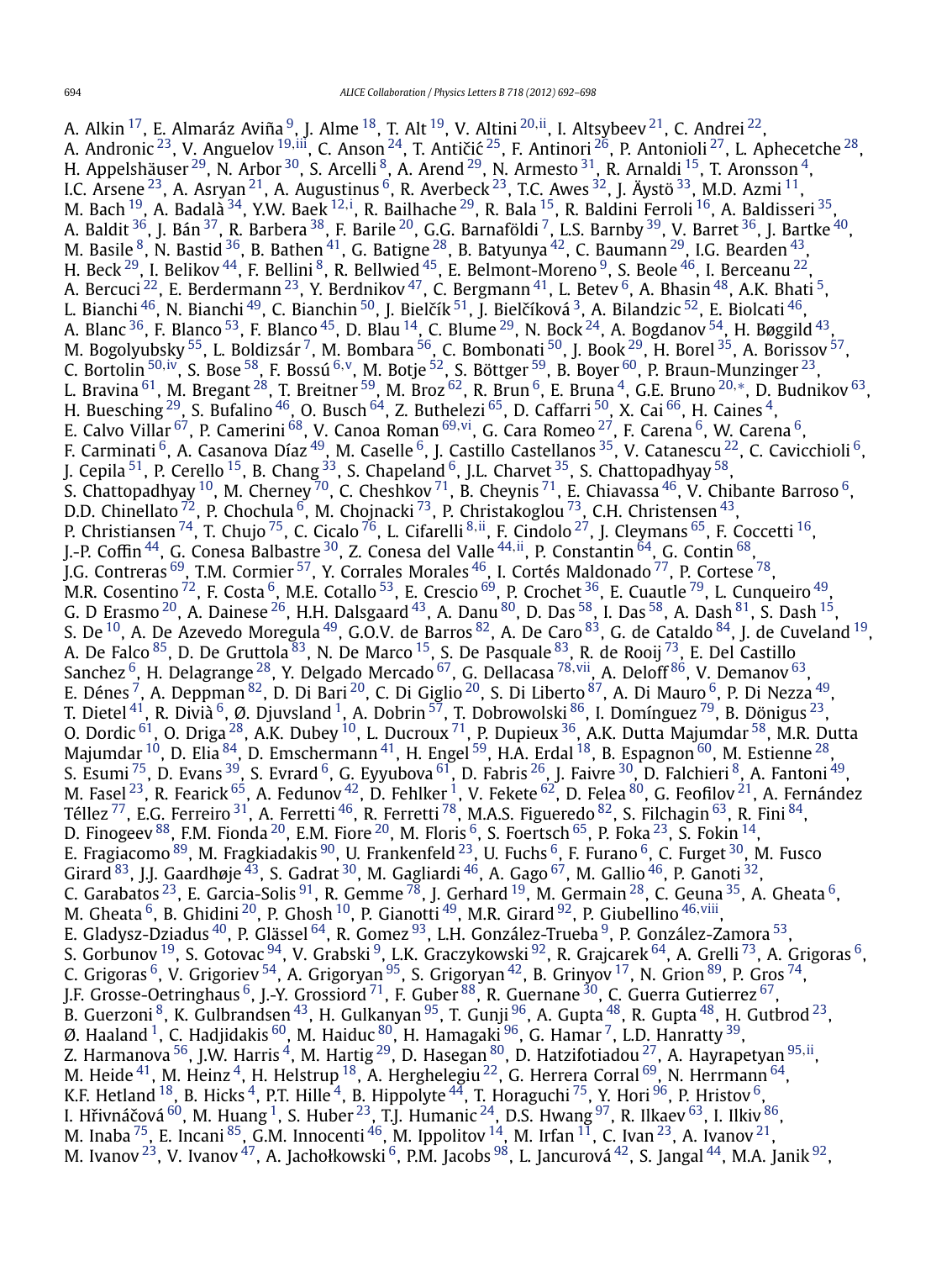R. Janik [62,](#page-5-0) P.H.S.Y. Jayarathna [45](#page-5-0)*,*[ix,](#page-6-0) S. Jena [99,](#page-5-0) L. Jirden [6,](#page-4-0) G.T. Jones [39,](#page-5-0) P.G. Jones [39,](#page-5-0) P. Jovanovic´ [39,](#page-5-0) H. Jung  $^{12}$ , W. Jung  $^{12}$ , A. Jusko  $^{39}$ , S. Kalcher  $^{19}$  $^{19}$  $^{19}$ , P. Kaliňák  $^{37}$ , M. Kalisky  $^{41}$ , T. Kalliokoski  $^{33}$ , A. Kalweit  $^{100}$ , R. Kamermans <sup>[73](#page-5-0),vii</sup>, K. Kanaki <sup>1</sup>, E. Kang <sup>12</sup>, J.H. Kang <sup>101</sup>, V. Kaplin <sup>[54](#page-5-0)</sup>, A. Karasu Uysal <sup>6</sup>, O. Karavichev <sup>88</sup>, T. Karavicheva  $^{88}$ , E. Karpechev  $^{88}$ , A. Kazantsev  $^{14}$ , U. Kebschull  $^{59}$ , R. Keidel  $^{102}$ , M.M. Khan  $^{11}$ , P. Khan  $^{58}$ , A. Khanzadeev  $^{47}$ , Y. Kharlov  $^{55}$ , B. Kileng  $^{18}$  $^{18}$  $^{18}$ , D.J. Kim  $^{33}$ , D.S. Kim  $^{12}$ , D.W. Kim  $^{12}$ , J.H. Kim  $^{97}$ , J.S. Kim  $^{12}$ , M. Kim [101,](#page-5-0) S. Kim [97,](#page-5-0) S.H. Kim [12,](#page-4-0) S. Kirsch [6](#page-4-0)*,*[x,](#page-6-0) I. Kisel [19,](#page-4-0) S. Kiselev [13,](#page-4-0) A. Kisiel [6,](#page-4-0) J.L. Klay [103,](#page-5-0) J. Klein [64,](#page-5-0) C. Klein-Bösing $^{41}$ , M. Kliemant $^{29}$ , A. Kluge $^6$ , M.L. Knichel $^{23}$ , K. Koch $^{64}$ , M.K. Köhler $^{23}$ , A. Kolojvari $^{21}$  $^{21}$  $^{21}$ , V. Kondratiev  $^{21}$ , N. Kondratyeva  $^{54}$ , A. Konevskih  $^{88}$ , E. Kornaś  $^{40}$  $^{40}$  $^{40}$ , C. Kottachchi Kankanamge Don  $^{57},$ R. Kour <sup>39</sup>, M. Kowalski <sup>[40](#page-5-0)</sup>, S. Kox <sup>[30](#page-4-0)</sup>, G. Koyithatta Meethaleveedu <sup>99</sup>, K. Kozlov <sup>14</sup>, J. Kral <sup>33</sup>, I. Králik <sup>37</sup>, F. Kramer [29,](#page-4-0) I. Kraus [23,](#page-4-0) T. Krawutschke [64](#page-5-0)*,*[xi,](#page-6-0) M. Kretz [19,](#page-4-0) M. Krivda [39](#page-5-0)*,*[xii,](#page-6-0) F. Krizek [33,](#page-4-0) M. Krus [51,](#page-5-0) E. Kryshen <sup>47</sup>, M. Krzewicki <sup>52</sup>, Y. Kucheriaev <sup>14</sup>, C. Kuhn <sup>44</sup>, P.G. Kuijer <sup>52</sup>, P. Kurashvili <sup>86</sup>, A. Kurepin <sup>88</sup>, A.B. Kurepin <sup>88</sup>, A. Kuryakin <sup>63</sup>, S. Kushpil<sup>3</sup>, V. Kushpil<sup>3</sup>, M.J. Kweon <sup>64</sup>, Y. Kwon <sup>101</sup>, P. La Rocca <sup>[38](#page-5-0)</sup>, P. Ladrón de Guevara<sup>79</sup>, V. Lafage <sup>60</sup>, I. Lakomov <sup>21</sup>, C. Lara <sup>59</sup>, D.T. Larsen <sup>1</sup>, C. Lazzeroni <sup>39</sup>, Y. Le Bornec  $^{60}$ , R. Lea $^{68}$ , M. Lechman  $^6$ , K.S. Lee  $^{12}$ , S.C. Lee  $^{12}$ , F. Lefèvre  $^{28}$ , J. Lehnert  $^{29}$ , L. Leistam  $^6$ , M. Lenhardt <sup>28</sup>, V. Lenti <sup>84</sup>, I. León Monzón <sup>93</sup>, H. León Vargas <sup>29</sup>, P. Lévai <sup>7</sup>, X. Li <sup>104</sup>, R. Lietava <sup>39</sup>, S. Lindal <sup>61</sup>, V. Lindenstruth <sup>19</sup>, C. Lippmann <sup>23</sup>, M.A. Lisa  $^{24}$ , L. Liu <sup>1</sup>, V.R. Loggins <sup>57</sup>, V. Loginov <sup>54</sup>, S. Lohn<sup>6</sup>, D. Lohner <sup>64</sup>, C. Loizides <sup>98</sup>, K.K. Loo<sup>33</sup>, X. Lopez <sup>36</sup>, M. López Noriega <sup>60</sup>, E. López Torres <sup>2</sup>, G. Løvhøiden  $^{61}$ , X.-G. Lu  $^{64}$ , P. Luettig  $^{29}$ , M. Lunardon  $^{50}$ , G. Luparello  $^{46}$ , L. Luquin  $^{28}$ , C. Luzzi  $^6$ , K. Ma  $^{66}$ , R. Ma $^4$ , D.M. Madagodahettige-Don $^{45}$ , A. Maevskaya $^{88}$ , M. Mager $^6$  $^6$ , D.P. Mahapatra $^{81}$  $^{81}$  $^{81}$ , A. Maire $^{44}$ , M. Malaev  $^{47}$ , I. Maldonado Cervantes  $^{79}$ , D. Mal'Kevich  $^{13}$ , P. Malzacher  $^{23}$ , A. Mamonov  $^{63}$ , L. Manceau  $^{36}$  $^{36}$  $^{36}$ , V. Manko [14,](#page-4-0) F. Manso [36,](#page-5-0) V. Manzari [84](#page-5-0), Y. Mao [66](#page-5-0)*,*[xiii](#page-6-0), M. Marchisone [46](#page-5-0), J. Mareš [105](#page-5-0), G.V. Margagliotti [68,](#page-5-0) A. Margotti $^{27}$ , A. Marín $^{23}$ , C. Markert  $^{106}$ , I. Martashvili  $^{107}$ , P. Martinengo  $^6$ , M.I. Martínez  $^{77},$ A. Martínez Davalos  $^9$ , G. Martínez García $^{28}$  $^{28}$  $^{28}$ , Y. Martynov  $^{17}$ , A. Mas  $^{28}$ , S. Masciocchi  $^{23}$ , M. Masera  $^{46},$ A. Masoni <sup>76</sup>, L. Massacrier <sup>71</sup>, M. Mastromarco <sup>84</sup>, A. Mastroserio <sup>6</sup>, Z.L. Matthews <sup>39</sup>, A. Matyja <sup>40</sup>, D. Mayani <sup>79</sup>, M.A. Mazzoni <sup>87</sup>, F. Meddi <sup>108</sup>, A. Menchaca-Rocha <sup>9</sup>, P. Mendez Lorenzo <sup>6</sup>, J. Mercado Pérez [64,](#page-5-0) M. Meres [62,](#page-5-0) Y. Miake [75,](#page-5-0) J. Midori [109,](#page-5-0) L. Milano [46,](#page-5-0) J. Milosevic [61](#page-5-0)*,*[xiv,](#page-6-0) A. Mischke [73,](#page-5-0) D. Miśkowiec <sup>[6](#page-4-0),xv</sup>, C. Mitu <sup>80</sup>, J. Mlynarz <sup>57</sup>, B. Mohanty <sup>10</sup>, L. Molnar <sup>6</sup>, L. Montaño Zetina <sup>69</sup>, M. Monteno  $^{15}$ , E. Montes  $^{53}$ , M. Morando  $^{50}$ , D.A. Moreira De Godoy  $^{82}$ , S. Moretto  $^{50}$ , A. Morsch  $^6$ , V. Muccifora  $^{49}$ , E. Mudnic  $^{94}$ , H. Müller  $^6$ , S. Muhuri  $^{10}$ , M.G. Munhoz  $^{82}$ , L. Musa  $^6$ , A. Musso  $^{15}$ , B.K. Nandi  $^{99}$ , R. Nania  $^{27}$ , E. Nappi  $^{84}$ , C. Nattrass  $^{107}$ , F. Navach  $^{20}$  $^{20}$  $^{20}$ , S. Navin  $^{39}$  $^{39}$  $^{39}$ , T.K. Nayak  $^{10}$ , S. Nazarenko <sup>63</sup>, G. Nazarov <sup>63</sup>, A. Nedosekin <sup>[13](#page-4-0)</sup>, F. Nendaz <sup>71</sup>, M. Nicassio <sup>[20](#page-4-0)</sup>, B.S. Nielsen <sup>43</sup>, S. Nikolaev <sup>14</sup>, V. Nikolic  $^{25}$ , S. Nikulin  $^{14}$ , V. Nikulin  $^{47}$ , B.S. Nilsen  $^{70}$ , M.S. Nilsson  $^{61}$ , F. Noferini  $^{27}$ , G. Nooren  $^{73}$  $^{73}$  $^{73}$ , N. Novitzky  $^{33}$ , A. Nyanin  $^{14}$ , A. Nyatha  $^{99}$  $^{99}$  $^{99}$ , C. Nygaard  $^{43}$ , J. Nystrand  $^{1}$ , H. Obayashi  $^{109}$ , A. Ochirov  $^{21}$  $^{21}$  $^{21}$ , H. Oeschler [100,](#page-5-0) S.K. Oh [12,](#page-4-0) J. Oleniacz [92,](#page-5-0) C. Oppedisano [15,](#page-4-0) A. Ortiz Velasquez [79,](#page-5-0) G. Ortona [6](#page-4-0)*,*[v,](#page-6-0) A. Oskarsson <sup>74</sup>, P. Ostrowski <sup>92</sup>, I. Otterlund <sup>74</sup>, J. Otwinowski <sup>23</sup>, G. Øvrebekk <sup>1</sup>, K. Oyama <sup>64</sup>, K. Ozawa <sup>[96](#page-5-0)</sup>, Y. Pachmayer  $^{64}$ , M. Pachr  $^{51}$ , F. Padilla  $^{46}$ , P. Pagano  $^{83}$ , G. Paić  $^{79}$ , F. Painke  $^{19}$ , C. Pajares  $^{31}$  $^{31}$  $^{31}$ , S. Pal  $^{35}$ , S.K. Pal  $^{10}$ , A. Palaha  $^{39}$ , A. Palmeri  $^{34}$ , G.S. Pappalardo  $^{34}$ , W.J. Park  $^{23}$ , V. Paticchio  $^{84}$ , A. Pavlinov  $^{57}$ , T. Pawlak  $^{92}$ , T. Peitzmann  $^{73}$ , D. Peresunko  $^{14}$  $^{14}$  $^{14}$ , C.E. Pérez Lara  $^{52}$ , D. Perini  $^6$ , D. Perrino  $^{20}$ , W. Peryt  $^{92}$ , A. Pesci <sup>27</sup>, V. Peskov <sup>[6](#page-4-0),xvi</sup>, Y. Pestov <sup>110</sup>, A.J. Peters <sup>6</sup>, V. Petráček <sup>51</sup>, M. Petran <sup>51</sup>, M. Petris <sup>22</sup>, P. Petrov <sup>39</sup>, M. Petrovici  $^{22}$ , C. Petta  $^{38}$ , S. Piano  $^{89}$  $^{89}$  $^{89}$ , A. Piccotti  $^{15}$ , M. Pikna  $^{62}$ , P. Pillot  $^{28}$ , O. Pinazza  $^6$ , L. Pinsky  $^{45}$ , N. Pitz <sup>29</sup>, F. Piuz <sup>6</sup>, D.B. Piyarathna <sup>[57](#page-5-0)</sup>,[xvii,](#page-6-0) R. Platt <sup>39</sup>, M. Płoskoń <sup>98</sup>, J. Pluta <sup>92</sup>, T. Pocheptsov <sup>[42](#page-5-0)</sup>,[xviii,](#page-6-0) S. Pochybova  $^7$  $^7$ , P.L.M. Podesta-Lerma  $^{93}$ , M.G. Poghosyan  $^{46}$ , B. Polichtchouk  $^{55}$ , A. Pop  $^{22}$ , V. Pospíšil  $^{51},$  $^{51},$  $^{51},$ B. Potukuchi  $^{48}$ , S.K. Prasad  $^{57}$  $^{57}$  $^{57}$ , R. Preghenella  $^{16}$ , F. Prino  $^{15}$  $^{15}$  $^{15}$ , C.A. Pruneau  $^{57}$ , I. Pshenichnov  $^{88}$ , G. Puddu [85,](#page-5-0) A. Pulvirenti [38](#page-5-0)*,*[ii](#page-6-0), V. Punin [63,](#page-5-0) M. Putiš [56,](#page-5-0) J. Putschke [4,](#page-4-0) E. Quercigh [6,](#page-4-0) H. Qvigstad [61,](#page-5-0) A. Rachevski <sup>[89](#page-5-0)</sup>, A. Rademakers <sup>6</sup>, S. Radomski <sup>64</sup>, T.S. Räihä <sup>[33](#page-4-0)</sup>, J. Rak <sup>33</sup>, A. Rakotozafindrabe <sup>35</sup>, L. Ramello  $^{78}$ , A. Ramírez Reyes  $^{69}$ , M. Rammler  $^{41}$ , R. Raniwala  $^{111}$ , S. Raniwala  $^{111}$ , S.S. Räsänen  $^{33}$ , D. Rathee [5](#page-4-0), K.F. Read [107,](#page-5-0) J.S. Real [30,](#page-4-0) K. Redlich [86](#page-5-0)*,*[xix,](#page-6-0) R. Renfordt [29,](#page-4-0) A.R. Reolon [49,](#page-5-0) A. Reshetin [88,](#page-5-0) F. Rettig [19,](#page-4-0) J.-P. Revol [6,](#page-4-0) K. Reygers [64,](#page-5-0) H. Ricaud [100,](#page-5-0) L. Riccati [15,](#page-4-0) R.A. Ricci [112,](#page-5-0) M. Richter [1](#page-4-0)*,*[xx,](#page-6-0) P. Riedler [6,](#page-4-0) W. Riegler  $^6$ , F. Riggi  $^{38}$ , M. Rodríguez Cahuantzi  $^{77}$ , D. Rohr  $^{19}$ , D. Röhrich  $^1$ , R. Romita  $^{23}$ , F. Ronchetti  $^{49}$ , P. Rosinský <sup>6</sup>, P. Rosnet <sup>[36](#page-5-0)</sup>, S. Rossegger <sup>6</sup>, A. Rossi <sup>50</sup>, F. Roukoutakis <sup>[90](#page-5-0)</sup>, S. Rousseau <sup>60</sup>, C. Roy <sup>44</sup>, P. Roy <sup>58</sup>, A.J. Rubio Montero <sup>53</sup>, R. Rui <sup>68</sup>, E. Ryabinkin <sup>14</sup>, A. Rybicki <sup>40</sup>, S. Sadovsky <sup>55</sup>, K. Šafařík <sup>6</sup>, R. Sahoo <sup>[50](#page-5-0)</sup>, P.K. Sahu <sup>81</sup>, P. Saiz <sup>6</sup>, S. Sakai <sup>98</sup>, D. Sakata <sup>75</sup>, C.A. Salgado <sup>31</sup>, S. Sambyal <sup>48</sup>, V. Samsonov <sup>47</sup>, L. Šándor <sup>37</sup>,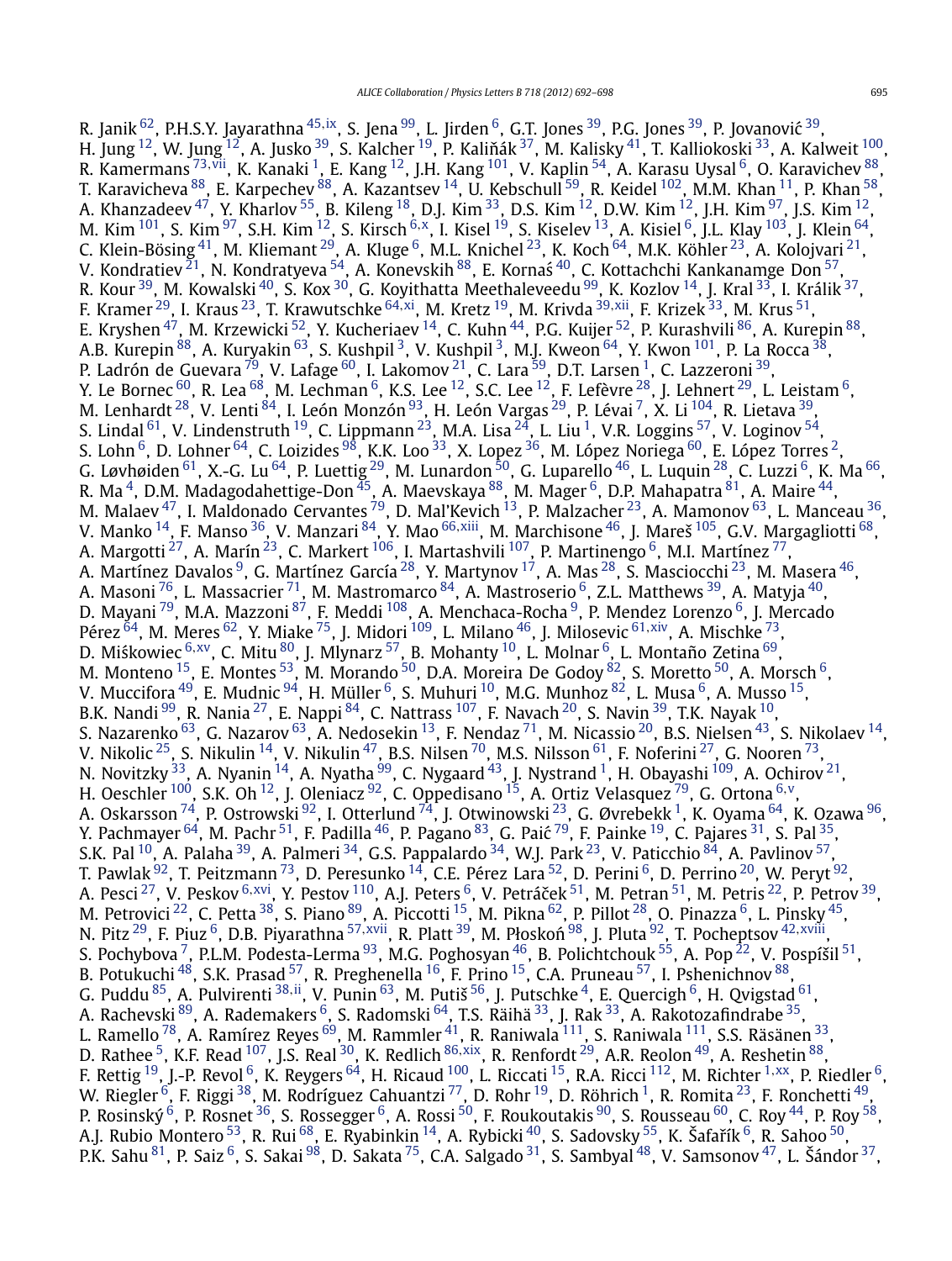<span id="page-4-0"></span>A. Sandoval  $^9$ , M. Sano  $^{75}$ , S. Sano  $^{96}$ , R. Santo  $^{41}$  $^{41}$  $^{41}$ , R. Santoro  $^{84}$ , J. Sarkamo  $^{33}$ , P. Saturnini  $^{36}$ , E. Scapparone  $^{27}$ , F. Scarlassara  $^{50}$ , R.P. Scharenberg  $^{113}$ , C. Schiaua  $^{22}$ , R. Schicker  $^{64}$ , C. Schmidt  $^{23}$ , H.R. Schmidt <sup>23</sup>*,*[xxi](#page-6-0), S. Schreiner 6, S. Schuchmann 29, J. Schukraft 6, Y. Schutz <sup>28</sup>*,*[ii,](#page-6-0) K. Schwarz 23, K. Schweda  $^{64}$ , G. Scioli  $^{8}$ , E. Scomparin  $^{15}$ , P.A. Scott  $^{39}$ , R. Scott  $^{107}$ , G. Segato  $^{50}$ , S. Senyukov  $^{78}$ , J. Seo  $^{12}$ , S. Serci  $^{85}$ , E. Serradilla  $^{53}$ , A. Sevcenco  $^{80}$ , I. Sgura  $^{84}$ , G. Shabratova  $^{42}$ , R. Shahoyan  $^6$ , N. Sharma <sup>5</sup>, S. Sharma  $^{48}$ , K. Shigaki  $^{109}$ , M. Shimomura  $^{75}$ , K. Shtejer  $^2$ , Y. Sibiriak  $^{14}$ , M. Siciliano  $^{46}$ , E. Sicking  $^6$ , T. Siemiarczuk  $^{86}$ , D. Silvermyr  $^{32}$ , G. Simonetti  $^6$ , R. Singaraju  $^{10}$ , R. Singh  $^{48}$ , S. Singha  $^{10}$ , B.C. Sinha  $^{10}$ , T. Sinha  $^{58}$ , B. Sitar  $^{62}$ , M. Sitta  $^{78}$  $^{78}$  $^{78}$ , T.B. Skaali  $^{61}$ , K. Skjerdal  $^1$ , R. Smakal  $^{51}$ , N. Smirnov  $^4$ , R. Snellings  $^{73}$ , C. Søgaard  $^{43}$ , R. Soltz  $^{114}$ , H. Son  $^{97}$ , J. Song  $^{115}$ , M. Song  $^{101}$ , C. Soos  $^6$ , F. Soramel  $^{50}$ , M. Spyropoulou-Stassinaki  $^{90}$ , B.K. Srivastava  $^{113}$  $^{113}$  $^{113}$ , J. Stachel  $^{64}$ , I. Stan  $^{80}$ , G. Stefan $\rm \epsilon$  B.  $^{6}$ , G. Stefanini  $^{6}$ , T. Steinbeck  $^{19}$ , M. Steinpreis  $^{24}$ , E. Stenlund  $^{74}$ , G. Steyn  $^{65}$ , D. Stocco  $^{28}$ , R. Stock  $^{29}$ , C.H. Stokkevag  $^{1},$ M. Stolpovskiy  $^{55}$ , P. Strmen  $^{62}$ , A.A.P. Suaide  $^{82}$ , M.A. Subieta Vásquez  $^{46}$  $^{46}$  $^{46}$ , T. Sugitate  $^{109}$ , C. Suire  $^{60}$ , M. Sukhorukov $^{63}$ , M. Šumbera $^3$ , T. Susa $^{25}$ , D. Swoboda $^6$ , T.J.M. Symons $^{98}$ , A. Szanto de Toledo $^{82}$ , I. Szarka <sup>62</sup>, A. Szostak <sup>1</sup>, C. Tagridis <sup>90</sup>, J. Takahashi <sup>72</sup>, J.D. Tapia Takaki <sup>60</sup>, A. Tauro <sup>6</sup>, G. Tejeda Muñoz <sup>77</sup>, A. Telesca  $^6$ , C. Terrevoli  $^{20}$ , J. Thäder  $^{23}$ , D. Thomas  $^{73}$ , J.H. Thomas  $^{23}$ , R. Tieulent  $^{71}$ , A.R. Timmins  $^{45},$ D. Tlusty  $^{51}$ , A. Toia  $^6$ , H. Torii  $^{109}$ , F. Tosello  $^{15}$ , T. Traczyk  $^{92}$ , D. Truesdale  $^{24}$ , W.H. Trzaska  $^{33}$ , A. Tumkin  $^{63}$ , R. Turrisi <sup>26</sup>, A.J. Turvey <sup>70</sup>, T.S. Tveter <sup>61</sup>, J. Ulery <sup>29</sup>, K. Ullaland <sup>1</sup>, A. Uras <sup>85</sup>, J. Urbán <sup>56</sup>, G.M. Urciuoli <sup>87</sup>, G.L. Usai [85,](#page-5-0) M. Vajzer [51,](#page-5-0) M. Vala [42](#page-5-0)*,*[xii,](#page-6-0) L. Valencia Palomo [60,](#page-5-0) S. Vallero [64,](#page-5-0) N. van der Kolk [52,](#page-5-0) M. van Leeuwen $^{73}$ , P. Vande Vyvre $^6$ , L. Vannucci  $^{112}$ , A. Vargas $^{77}$ , R. Varma $^{99}$ , M. Vasileiou $^{90}$  $^{90}$  $^{90}$ , A. Vasiliev  $^{14}$ , V. Vechernin  $^{21}$ , M. Veldhoen  $^{73}$ , M. Venaruzzo  $^{68}$ , E. Vercellin  $^{46}$  $^{46}$  $^{46}$ , S. Vergara  $^{77},$ D.C. Vernekohl $^{41}$ , R. Vernet $^{116}$ , M. Verweij $^{73}$ , L. Vickovic $^{94}$ , G. Viesti $^{50}$ , O. Vikhlyantsev $^{63}$ , Z. Vilakazi $^{65}$ , O. Villalobos Baillie <sup>39</sup>, A. Vinogradov <sup>14</sup>, L. Vinogradov <sup>21</sup>, Y. Vinogradov <sup>63</sup>, T. Virgili <sup>[83](#page-5-0)</sup>, Y.P. Viyogi <sup>10</sup>, A. Vodopyanov <sup>42</sup>, K. Voloshin <sup>13</sup>, S. Voloshin <sup>[57](#page-5-0)</sup>, G. Volpe <sup>20</sup>, B. von Haller <sup>6</sup>, D. Vranic <sup>23</sup>, J. Vrláková <sup>56</sup>, B. Vulpescu [36,](#page-5-0) A. Vyushin [63](#page-5-0), B. Wagner 1, V. Wagner [51,](#page-5-0) R. Wan [44](#page-5-0)*,*[xxii,](#page-6-0) D. Wang [66,](#page-5-0) M. Wang [66,](#page-5-0) Y. Wang [64,](#page-5-0) Y. Wang [66,](#page-5-0) K. Watanabe [75,](#page-5-0) J.P. Wessels [41](#page-5-0)*,*[viii,](#page-6-0) U. Westerhoff [41,](#page-5-0) J. Wiechula [64](#page-5-0)*,*[xxiii,](#page-6-0) J. Wikne [61,](#page-5-0) M. Wilde  $^{41}$ , A. Wilk  $^{41}$ , G. Wilk  $^{86}$ , M.C.S. Williams  $^{27}$ , B. Windelband  $^{64}$ , H. Yang  $^{35}$ , S. Yasnopolskiy  $^{14}$ , J. Yi <sup>115</sup>, Z. Yin <sup>66</sup>, H. Yokoyama <sup>75</sup>, I.-K. Yoo <sup>115</sup>, X. Yuan <sup>66</sup>, I. Yushmanov <sup>14</sup>, E. Zabrodin <sup>61</sup>, C. Zach <sup>[51](#page-5-0)</sup>, C. Zampolli  $^6$ , S. Zaporozhets  $^{42}$  $^{42}$  $^{42}$ , A. Zarochentsev  $^{21}$ , P. Závada  $^{105}$ , N. Zaviyalov  $^{63}$ , H. Zbroszczyk  $^{92}$ , P. Zelnicek [59](#page-5-0)*,*[ii,](#page-6-0) A. Zenin [55,](#page-5-0) I. Zgura [80,](#page-5-0) M. Zhalov [47,](#page-5-0) X. Zhang [66](#page-5-0)*,*[i](#page-6-0) , D. Zhou [66,](#page-5-0) F. Zhou [66,](#page-5-0) Y. Zhou [73,](#page-5-0) X. Zhu [66,](#page-5-0) A. Zichichi <sup>8</sup>*,*[xxiv](#page-6-0), G. Zinovjev 17, Y. Zoccarato [71,](#page-5-0) M. Zynovyev <sup>17</sup>

<sup>1</sup> *Department of Physics and Technology, University of Bergen, Bergen, Norway*

<sup>2</sup> *Centro de Aplicaciones Tecnológicas y Desarrollo Nuclear (CEADEN), Havana, Cuba*

- <sup>3</sup> *Nuclear Physics Institute, Academy of Sciences of the Czech Republic, Rež u Prahy, Czech Republic ˇ*
- <sup>4</sup> *Yale University, New Haven, CT, United States*
- <sup>5</sup> *Physics Department, Panjab University, Chandigarh, India*
- <sup>6</sup> *European Organization for Nuclear Research (CERN), Geneva, Switzerland*
- <sup>7</sup> *KFKI Research Institute for Particle and Nuclear Physics, Hungarian Academy of Sciences, Budapest, Hungary*
- <sup>8</sup> *Dipartimento di Fisica dell'Università and Sezione INFN, Bologna, Italy*
- <sup>9</sup> *Instituto de Física, Universidad Nacional Autónoma de México, Mexico City, Mexico*
- <sup>10</sup> *Variable Energy Cyclotron Centre, Kolkata, India*
- 
- <sup>11</sup> *Department of Physics, Aligarh Muslim University, Aligarh, India*
- <sup>12</sup> *Gangneung-Wonju National University, Gangneung, South Korea*
- <sup>13</sup> *Institute for Theoretical and Experimental Physics, Moscow, Russia*
- <sup>14</sup> *Russian Research Centre Kurchatov Institute, Moscow, Russia*
- <sup>15</sup> *Sezione INFN, Turin, Italy*
- <sup>16</sup> *Centro Fermi Centro Studi e Ricerche e Museo Storico della Fisica "Enrico Fermi", Rome, Italy*
- <sup>17</sup> *Bogolyubov Institute for Theoretical Physics, Kiev, Ukraine*
- <sup>18</sup> *Faculty of Engineering, Bergen University College, Bergen, Norway*
- <sup>19</sup> *Frankfurt Institute for Advanced Studies, Johann Wolfgang Goethe-Universität Frankfurt, Frankfurt, Germany*
- <sup>20</sup> *Dipartimento Interateneo di Fisica 'M. Merlin' and Sezione INFN, Bari, Italy*
- <sup>21</sup> *V. Fock Institute for Physics, St. Petersburg State University, St. Petersburg, Russia*
- <sup>22</sup> *National Institute for Physics and Nuclear Engineering, Bucharest, Romania*
- <sup>23</sup> *Research Division and ExtreMe Matter Institute EMMI, GSI Helmholtzzentrum für Schwerionenforschung, Darmstadt, Germany*
- <sup>24</sup> *Department of Physics, Ohio State University, Columbus, OH, United States*
- <sup>25</sup> *Rudjer Boškovi´c Institute, Zagreb, Croatia*
- <sup>26</sup> *Sezione INFN, Padova, Italy*
- <sup>27</sup> *Sezione INFN, Bologna, Italy*
- <sup>28</sup> *SUBATECH, Ecole des Mines de Nantes, Université de Nantes, CNRS-IN2P3, Nantes, France*
- <sup>29</sup> *Institut für Kernphysik, Johann Wolfgang Goethe-Universität Frankfurt, Frankfurt, Germany*
- <sup>30</sup> *Laboratoire de Physique Subatomique et de Cosmologie (LPSC), Université Joseph Fourier, CNRS-IN2P3, Institut Polytechnique de Grenoble, Grenoble, France*
- <sup>31</sup> *Departamento de Física de Partículas and IGFAE, Universidad de Santiago de Compostela, Santiago de Compostela, Spain*
- <sup>32</sup> *Oak Ridge National Laboratory, Oak Ridge, TN, United States*
- <sup>33</sup> *Helsinki Institute of Physics (HIP) and University of Jyväskylä, Jyväskylä, Finland*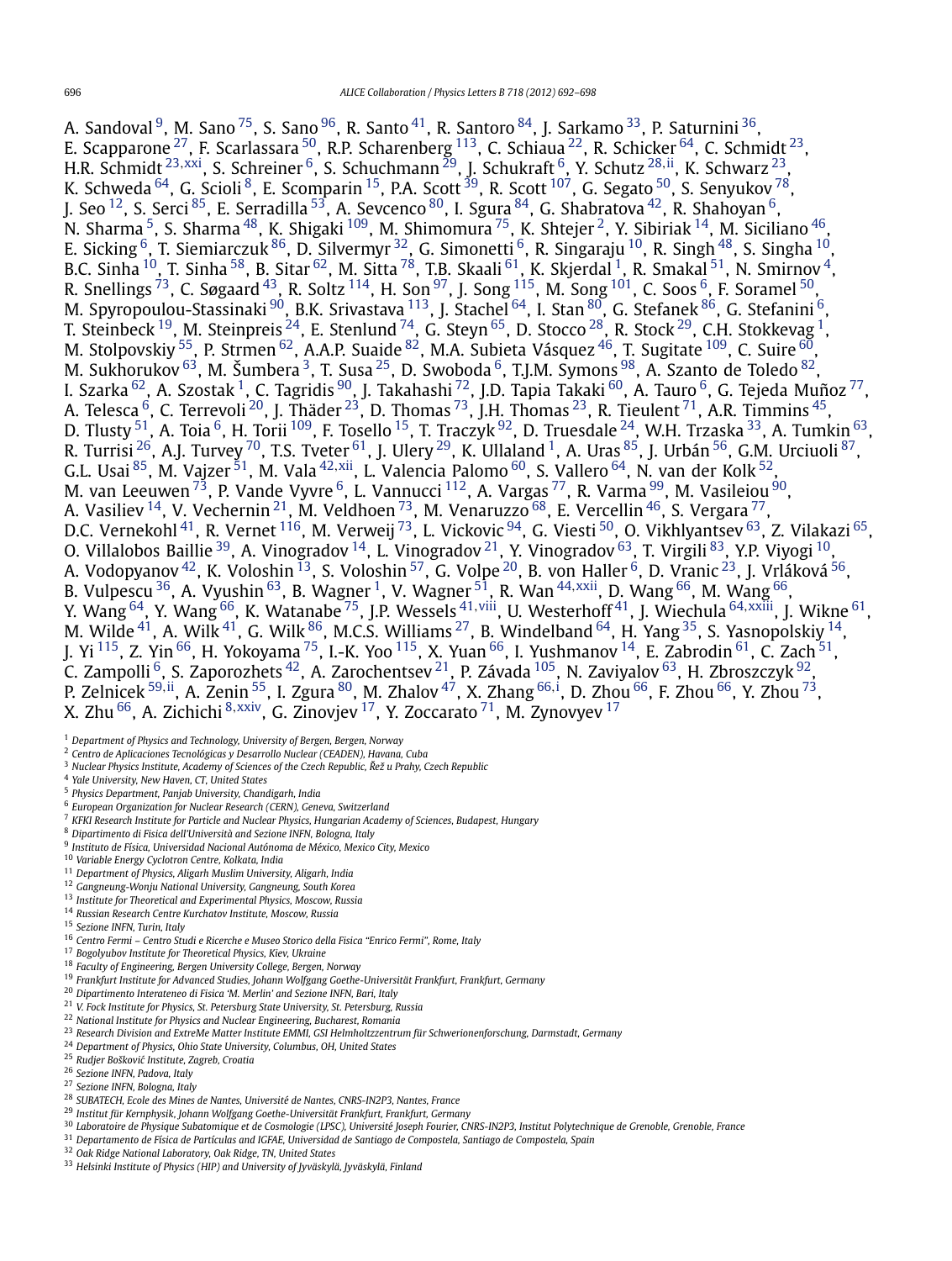<span id="page-5-0"></span>*Sezione INFN, Catania, Italy*

- *Commissariat à l'Energie Atomique, IRFU, Saclay, France*
- *Laboratoire de Physique Corpusculaire (LPC), Clermont Université, Université Blaise Pascal, CNRS-IN2P3, Clermont-Ferrand, France*
- *Institute of Experimental Physics, Slovak Academy of Sciences, Košice, Slovakia*
- *Dipartimento di Fisica e Astronomia dell'Università and Sezione INFN, Catania, Italy*
- *School of Physics and Astronomy, University of Birmingham, Birmingham, United Kingdom*
- *The Henryk Niewodniczanski Institute of Nuclear Physics, Polish Academy of Sciences, Cracow, Poland*
- *Institut für Kernphysik, Westfälische Wilhelms-Universität Münster, Münster, Germany*
- *Joint Institute for Nuclear Research (JINR), Dubna, Russia*
- *Niels Bohr Institute, University of Copenhagen, Copenhagen, Denmark*
- *Institut Pluridisciplinaire Hubert Curien (IPHC), Université de Strasbourg, CNRS-IN2P3, Strasbourg, France*
- *University of Houston, Houston, TX, United States*
- *Dipartimento di Fisica Sperimentale dell'Università and Sezione INFN, Turin, Italy*
- *Petersburg Nuclear Physics Institute, Gatchina, Russia*
- *Physics Department, University of Jammu, Jammu, India*
- *Laboratori Nazionali di Frascati, INFN, Frascati, Italy*
- *Dipartimento di Fisica dell'Università and Sezione INFN, Padova, Italy*
- *Faculty of Nuclear Sciences and Physical Engineering, Czech Technical University in Prague, Prague, Czech Republic*
- *Nikhef, National Institute for Subatomic Physics, Amsterdam, Netherlands*
- *Centro de Investigaciones Energéticas Medioambientales y Tecnológicas (CIEMAT), Madrid, Spain*
- *Moscow Engineering Physics Institute, Moscow, Russia*
- *Institute for High Energy Physics, Protvino, Russia*
- *Faculty of Science, P.J. Šafárik University, Košice, Slovakia*
- *Wayne State University, Detroit, MI, United States*
- *Saha Institute of Nuclear Physics, Kolkata, India*

## *Kirchhoff-Institut für Physik, Ruprecht-Karls-Universität Heidelberg, Heidelberg, Germany*

- *Institut de Physique Nucléaire d'Orsay (IPNO), Université Paris-Sud, CNRS-IN2P3, Orsay, France*
- *Department of Physics, University of Oslo, Oslo, Norway*
- *Faculty of Mathematics, Physics and Informatics, Comenius University, Bratislava, Slovakia*
- *Russian Federal Nuclear Center (VNIIEF), Sarov, Russia*
- *Physikalisches Institut, Ruprecht-Karls-Universität Heidelberg, Heidelberg, Germany*
- *Physics Department, University of Cape Town, iThemba LABS, Cape Town, South Africa*
- *Hua-Zhong Normal University, Wuhan, China*
- *Sección Física, Departamento de Ciencias, Pontificia Universidad Católica del Perú, Lima, Peru*
- *Dipartimento di Fisica dell'Università and Sezione INFN, Trieste, Italy*
- *Centro de Investigación y de Estudios Avanzados (CINVESTAV), Mexico City and Mérida, Mexico*
- *Physics Department, Creighton University, Omaha, NE, United States*
- *Université de Lyon, Université Lyon 1, CNRS/IN2P3, IPN-Lyon, Villeurbanne, France*
- *Universidade Estadual de Campinas (UNICAMP), Campinas, Brazil*
- *Nikhef, National Institute for Subatomic Physics and Institute for Subatomic Physics of Utrecht University, Utrecht, Netherlands*
- *Division of Experimental High Energy Physics, University of Lund, Lund, Sweden*
- *University of Tsukuba, Tsukuba, Japan*
- *Sezione INFN, Cagliari, Italy*
- *Benemérita Universidad Autónoma de Puebla, Puebla, Mexico*
- *Dipartimento di Scienze e Tecnologie Avanzate dell'Università del Piemonte Orientale and Gruppo Collegato INFN, Alessandria, Italy*
- *Instituto de Ciencias Nucleares, Universidad Nacional Autónoma de México, Mexico City, Mexico*
- *Institute of Space Sciences (ISS), Bucharest, Romania*
- *Institute of Physics, Bhubaneswar, India*
- *Universidade de São Paulo (USP), São Paulo, Brazil*
- *Dipartimento di Fisica 'E.R. Caianiello' dell'Università and Gruppo Collegato INFN, Salerno, Italy*
- *Sezione INFN, Bari, Italy*
- *Dipartimento di Fisica dell'Università and Sezione INFN, Cagliari, Italy*
- *Soltan Institute for Nuclear Studies, Warsaw, Poland*
- *Sezione INFN, Rome, Italy*
- *Institute for Nuclear Research, Academy of Sciences, Moscow, Russia*
- *Sezione INFN, Trieste, Italy*
- *Physics Department, University of Athens, Athens, Greece*
- *Chicago State University, Chicago, IL, United States*
- *Warsaw University of Technology, Warsaw, Poland*
- *Universidad Autónoma de Sinaloa, Culiacán, Mexico*
- *Technical University of Split FESB, Split, Croatia*
- *Yerevan Physics Institute, Yerevan, Armenia*
- *University of Tokyo, Tokyo, Japan*
- *Department of Physics, Sejong University, Seoul, South Korea*
- *Lawrence Berkeley National Laboratory, Berkeley, CA, United States*
- *Indian Institute of Technology, Mumbai, India*
- *Institut für Kernphysik, Technische Universität Darmstadt, Darmstadt, Germany*
- *Yonsei University, Seoul, South Korea*
- *Zentrum für Technologietransfer und Telekommunikation (ZTT), Fachhochschule Worms, Worms, Germany*
- *California Polytechnic State University, San Luis Obispo, CA, United States*
- *China Institute of Atomic Energy, Beijing, China*
- *Institute of Physics, Academy of Sciences of the Czech Republic, Prague, Czech Republic*
- *The University of Texas at Austin, Physics Department, Austin, TX, United States*
- *University of Tennessee, Knoxville, TN, United States*
- *Dipartimento di Fisica dell'Università 'La Sapienza' and Sezione INFN, Rome, Italy*
- *Hiroshima University, Hiroshima, Japan*
- *Budker Institute for Nuclear Physics, Novosibirsk, Russia*
- *Physics Department, University of Rajasthan, Jaipur, India*
- *Laboratori Nazionali di Legnaro, INFN, Legnaro, Italy*